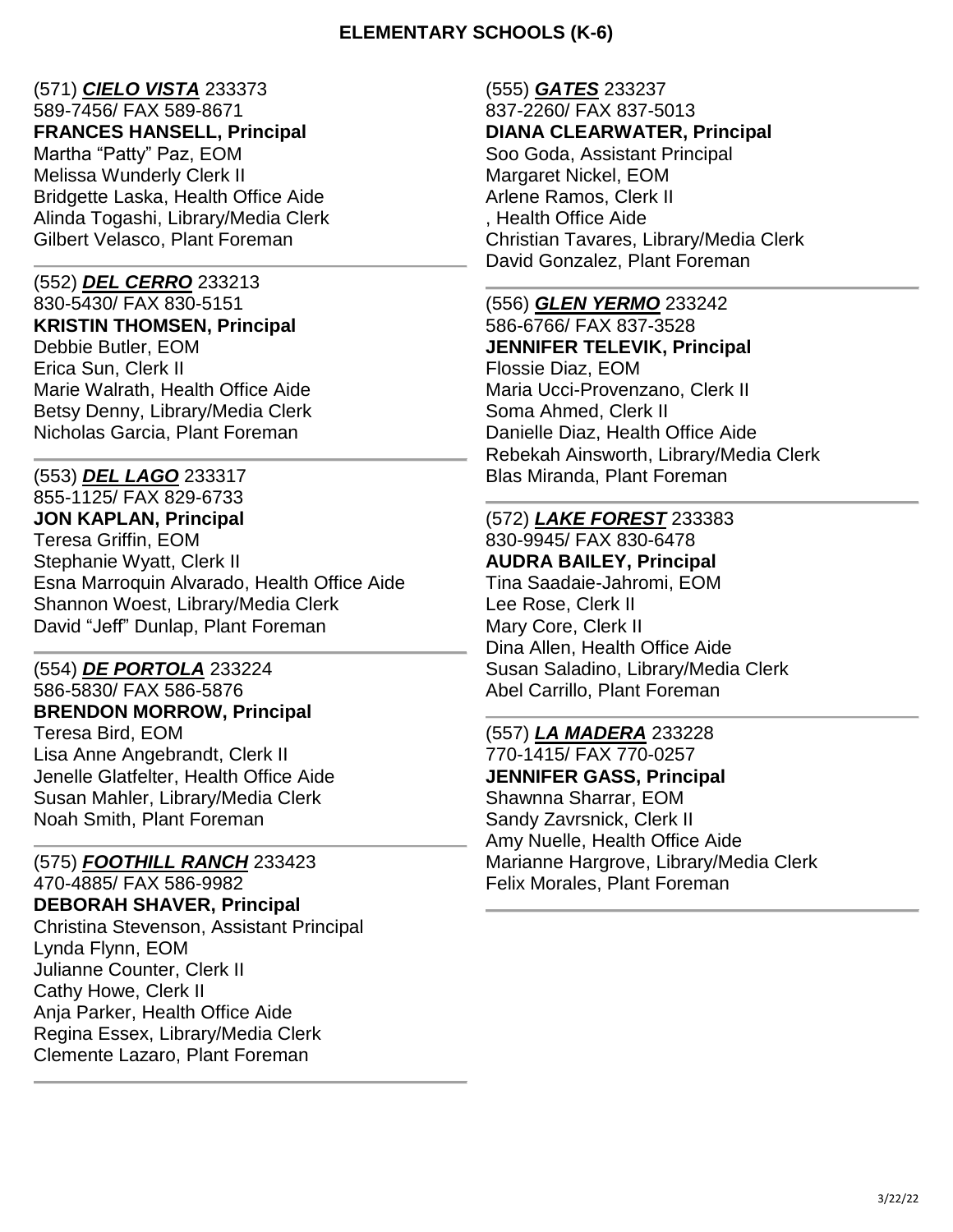## **ELEMENTARY SCHOOLS (K-6)**

# (559) *LINDA VISTA* 233252

830-0970/ FAX 830-9237

**SHANNON WYATT, Principal**

Janice Zintgraff, EOM Teresa Sutton, Clerk II Rachell Chasteler, Health Office Aide Lynzi Lambert, Library/Media Clerk Frank Dayrit, Plant Foreman

## (560) *LOMARENA* 233258

581-1370/ FAX 581-8520 **MONA MONTGOMERY, Principal** Sandi O'Neill, EOM Anne Marie Blair, Clerk II Lisa Marie, Health Office Aide , Library/Media Clerk Rafael Farias, Plant Foreman

## (576) *MELINDA HEIGHTS* 233484

888-7311/ FAX 888-7429 **KATHY MARTIN, Principal** Karen Wang, Assistant Principal Tracy Liberman, EOM Teresa Konishi, Clerk II Julie Coppes, Clerk II Lorena Lopez, Health Office Aide Brittney Misiego, Library/Media Clerk Isaias Marquez, Plant Foreman

(561) *MONTEVIDEO* 233267

586-8050/ FAX 586-4633 **LISA GRAHAM, Principal** Tami Friesen, EOM Cara Mariano, Psych Clerk Marisela Somo, Clerk II Sarah Flynn, Health Office Aide Emily Payan, Library/Media Clerk Juan Herrera, Plant Foreman

(562) *OLIVEWOOD* 233275 837-6682/ FAX 586-8014 **J. ALEX PEREZ, Principal** Kelly Jankowski, EOM Nidia Valenzuela, Clerk II Marylou Palos, Health Office Aide Mary Cowan, Library/Media Clerk Rocael Palencia, Plant Foreman

#### (570) *PORTOLA HILLS* 233386 459-9370/ FAX 459-9376

**ED MacNEVIN, Principal** (570) *PORTOLA HILLS cont.* Evelyn (Cookie) Benitez-Rustigian, EOM Cindy Guerrero, Clerk II Rachel Ebarb, Health Office Aide Aimee Rego, Library/Media Clerk Guillermo Licona-Arellano, Plant Forman

# (564) *RANCHO CANADA* 233288

768-5252/ FAX 768-5741 **JENNIFER KAJDASZ, Principal** Brenda Haney, EOM Jennifer Byrns, Clerk II Michelle Ong, Health Office Aide Beth Ann Van Voorhis, Library/Media Clerk Juan Hernandez, Plant Foreman

# (573) *ROBINSON* 233422

589-2446/ FAX 589-1374 **SUZY MCMASTERS, Principal** Jean Robles, EOM Christy White, Clerk II Virginia Supino, Health Office Aide Robin Thomas, Library/Media Clerk Maria Vazquez, Plant Foreman

#### (565) *SAN JOAQUIN* 233292 581-3450/ FAX 598-3779 **DAVID SHUN, Principal** Tama Adams, EOM Bonnie Lee, Clerk II Sharnese Outland, Health Office Aide Mary Cardenas, Library/Media Clerk Fernando Quintino, Plant Foreman

(566) *SANTIAGO* 233297 586-2820/ FAX 586-4232 **HOWARD JOHNSTON, Principal** Linda Kennedy, EOM Jennifer Garcia, Clerk II Theresa Arellano, Health Office Aide Rebecca Chambion, Library/Media Clerk Jose Betancourt-Paez, Plant Foreman